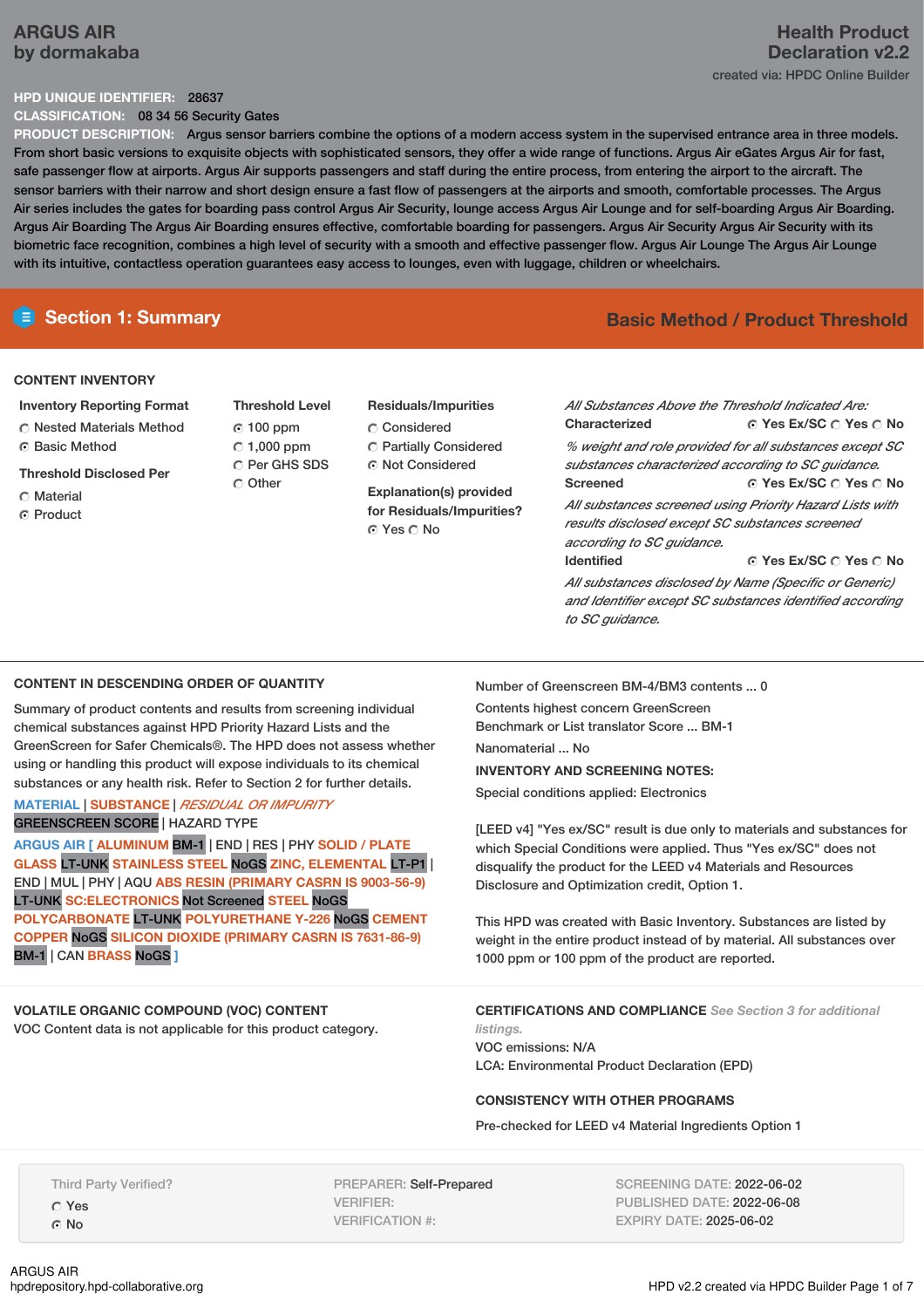This section lists contents in a product based on specific threshold(s) and reports detailed health information including hazards. This HPD uses the *inventory method indicated above, which is one of three possible methods:*

- *Basic Inventory method with Product-level threshold.*
- *Nested Material Inventory method with Product-level threshold*
- *Nested Material Inventory method with individual Material-level thresholds*

Definitions and requirements for the three inventory methods and requirements for each data field can be found in the HPD Open Standard version 2.2, *available on the HPDC website at: [www.hpd-collaborative.org/hpd-2-2-standard](https://www.hpd-collaborative.org/hpd-2-2-standard)*

## **ARGUS AIR**

PRODUCT THRESHOLD: 100 ppm RESIDUALS AND IMPURITIES CONSIDERED: No

RESIDUALS AND IMPURITIES NOTES: No residuals or impurities are expected in these materials at or above the inventory threshold. dormakaba products consist of finished components, and no chemical reactions are needed to develop our products.

OTHER PRODUCT NOTES: -

| <b>ALUMINUM</b>      |                                                                |          |                 |                                      |                                                                                                                                                           | ID: 7429-90-5 |
|----------------------|----------------------------------------------------------------|----------|-----------------|--------------------------------------|-----------------------------------------------------------------------------------------------------------------------------------------------------------|---------------|
|                      | HAZARD SCREENING METHOD: Pharos Chemical and Materials Library |          |                 |                                      | HAZARD SCREENING DATE: 2022-06-02 9:30:40                                                                                                                 |               |
| %: 53,0000 - 53,0000 | $GS:$ BM-1                                                     | RC: Both |                 | NANO: No                             | <b>SUBSTANCE ROLE: Hardware</b>                                                                                                                           |               |
| <b>HAZARD TYPE</b>   | <b>AGENCY AND LIST TITLES</b>                                  |          | <b>WARNINGS</b> |                                      |                                                                                                                                                           |               |
| <b>END</b>           | <b>TEDX - Potential Endocrine Disruptors</b>                   |          |                 | <b>Potential Endocrine Disruptor</b> |                                                                                                                                                           |               |
| <b>RES</b>           | <b>AOEC - Asthmagens</b>                                       |          |                 |                                      | Asthmagen (Rs) - sensitizer-induced                                                                                                                       |               |
| <b>PHY</b>           | EU - GHS (H-Statements) Annex 6 Table 3-1                      |          | 2]              |                                      | H228 - Flammable solid [Flammable solids - Category 1 or                                                                                                  |               |
| <b>PHY</b>           | EU - GHS (H-Statements) Annex 6 Table 3-1                      |          |                 |                                      | H261 - In contact with water releases flammable gases<br>[Substances and mixtures which, in contact with water,<br>emit flammable gases - Category 2 or 3 |               |

SUBSTANCE NOTES: Fasteners

| <b>SOLID / PLATE GLASS</b>          |                                                                |                |                 | ID: 65997-17-3                                 |
|-------------------------------------|----------------------------------------------------------------|----------------|-----------------|------------------------------------------------|
|                                     | HAZARD SCREENING METHOD: Pharos Chemical and Materials Library |                |                 | HAZARD SCREENING DATE: 2022-06-02 9:30:38      |
| %: $32,0000 - 32,0000$              | <b>GS: LT-UNK</b>                                              | <b>RC: UNK</b> | NANO: No        | <b>SUBSTANCE ROLE: Glass component</b>         |
| <b>HAZARD TYPE</b>                  | <b>AGENCY AND LIST TITLES</b>                                  |                | <b>WARNINGS</b> |                                                |
| None found                          |                                                                |                |                 | No warnings found on HPD Priority Hazard Lists |
| <b>SUBSTANCE NOTES: Side covers</b> |                                                                |                |                 |                                                |
|                                     |                                                                |                |                 |                                                |
| <b>STAINLESS STEEL</b>              |                                                                |                |                 | ID: 12597-68-1                                 |
|                                     | HAZARD SCREENING METHOD: Pharos Chemical and Materials Library |                |                 | HAZARD SCREENING DATE: 2022-06-02 9:30:39      |
| $\%$ : 6.0000 - 6.0000              | <b>GS: NoGS</b>                                                | <b>RC: UNK</b> | NANO: No        | <b>SUBSTANCE ROLE: Hardware</b>                |
|                                     |                                                                |                |                 |                                                |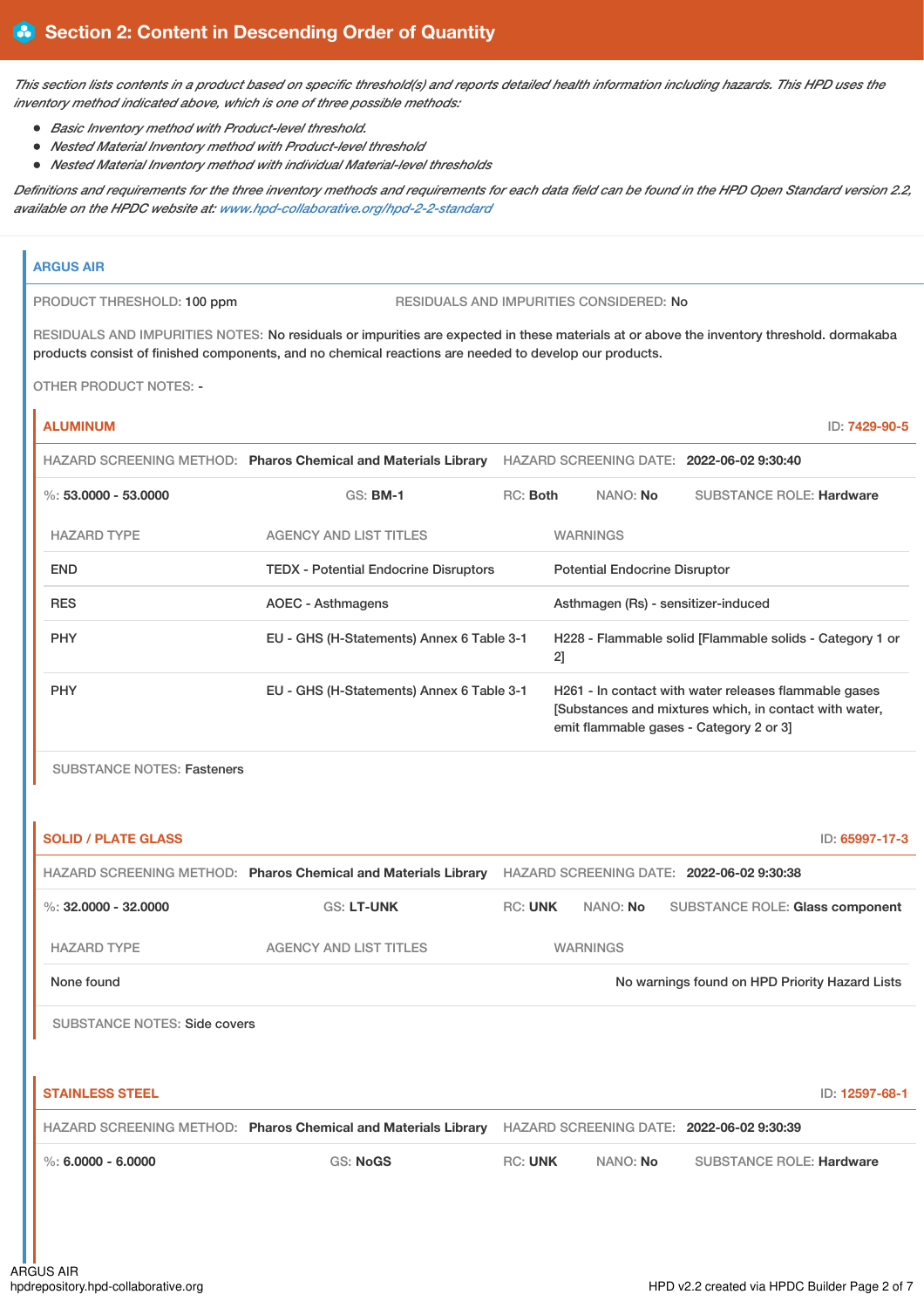None found Now arrings found on HPD Priority Hazard Lists

SUBSTANCE NOTES: Control panels

## **ZINC, ELEMENTAL** ID: **7440-66-6**

|                           | HAZARD SCREENING METHOD: Pharos Chemical and Materials Library |                |                                      | HAZARD SCREENING DATE: 2022-06-02 10:17:44                                                                                                                       |
|---------------------------|----------------------------------------------------------------|----------------|--------------------------------------|------------------------------------------------------------------------------------------------------------------------------------------------------------------|
| %: $2,8000 - 2,8000$      | <b>GS: LT-P1</b>                                               | <b>RC: UNK</b> | NANO: No                             | <b>SUBSTANCE ROLE: Hardware</b>                                                                                                                                  |
| <b>HAZARD TYPE</b>        | <b>AGENCY AND LIST TITLES</b>                                  |                | <b>WARNINGS</b>                      |                                                                                                                                                                  |
| <b>END</b>                | <b>TEDX - Potential Endocrine Disruptors</b>                   |                | <b>Potential Endocrine Disruptor</b> |                                                                                                                                                                  |
| <b>MUL</b>                | German FEA - Substances Hazardous to<br>Waters                 |                | Class 2 - Hazard to Waters           |                                                                                                                                                                  |
| <b>PHY</b>                | EU - GHS (H-Statements) Annex 6 Table 3-1                      |                | gases - Category 1]                  | H260 - In contact with water releases flammable gases<br>which may ignite spontaneously [Substances and<br>mixtures which, in contact with water, emit flammable |
| <b>AQU</b>                | EU - GHS (H-Statements) Annex 6 Table 3-1                      |                | environment (acute) - Category 1]    | H400 - Very toxic to aquatic life [Hazardous to the aquatic                                                                                                      |
| <b>AQU</b>                | EU - GHS (H-Statements) Annex 6 Table 3-1                      |                | Category 1]                          | H410 - Very toxic to aquatic life with long lasting effects<br>[Hazardous to the aquatic environment (chronic) -                                                 |
| <b>PHY</b>                | EU - GHS (H-Statements) Annex 6 Table 3-1                      |                |                                      | H250 - Catches fire spontaneously if exposed to air<br>[Pyrophoric liquids; Pyrophoric solids - Category 1]                                                      |
| <b>SUBSTANCE NOTES: -</b> |                                                                |                |                                      |                                                                                                                                                                  |

| ABS RESIN (PRIMARY CASRN IS 9003-56-9) |                                                                |                |                                            |  | ID: 288860-11-7                                       |
|----------------------------------------|----------------------------------------------------------------|----------------|--------------------------------------------|--|-------------------------------------------------------|
|                                        | HAZARD SCREENING METHOD: Pharos Chemical and Materials Library |                | HAZARD SCREENING DATE: 2022-06-02 10:29:44 |  |                                                       |
| %: $2.0000 - 2.0000$                   | <b>GS: LT-UNK</b>                                              | <b>RC: UNK</b> | NANO: No                                   |  | SUBSTANCE ROLE: Polymer species                       |
| <b>HAZARD TYPE</b>                     | <b>AGENCY AND LIST TITLES</b>                                  |                | <b>WARNINGS</b>                            |  |                                                       |
| None found                             |                                                                |                |                                            |  | No warnings found on HPD Priority Hazard Lists        |
| <b>SUBSTANCE NOTES: -</b>              |                                                                |                |                                            |  |                                                       |
|                                        |                                                                |                |                                            |  |                                                       |
| <b>SC:ELECTRONICS</b>                  |                                                                |                |                                            |  | <b>ID: SC:Electronics</b>                             |
|                                        | HAZARD SCREENING METHOD: Pharos Chemical and Materials Library |                | <b>HAZARD SCREENING DATE: Not Screened</b> |  |                                                       |
| %: $1.0000 - 1.0000$                   | <b>GS: Not Screened</b>                                        |                |                                            |  | RC: UNK NANO: No SUBSTANCE ROLE: Electronic component |
| <b>HAZARD TYPE</b>                     | <b>AGENCY AND LIST TITLES</b>                                  |                | <b>WARNINGS</b>                            |  |                                                       |
|                                        | Hazard Screening not performed                                 |                |                                            |  |                                                       |
|                                        |                                                                |                |                                            |  |                                                       |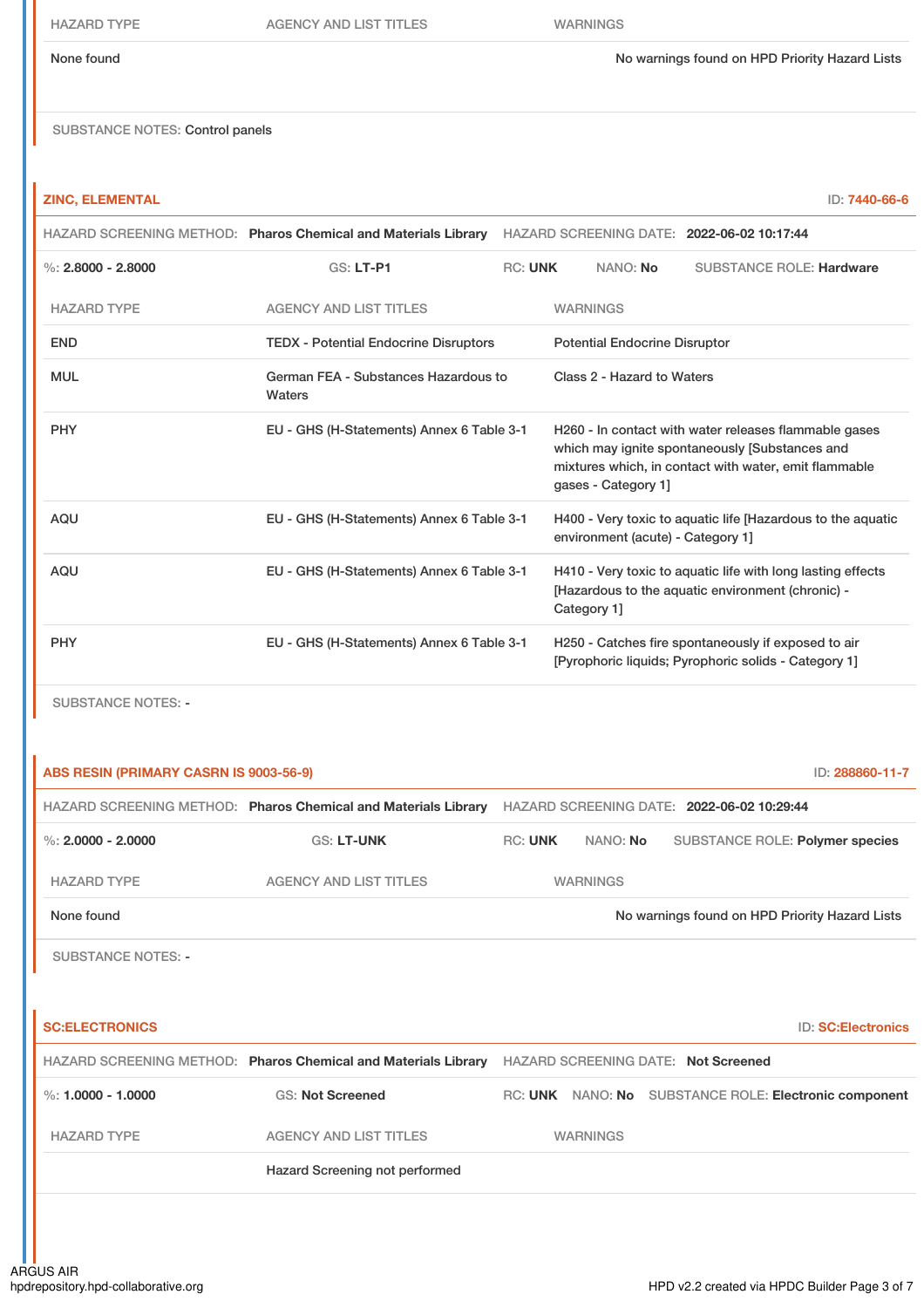| <b>STEEL</b>                                 |                                                                                                           |                |                 |                                                | ID: 12597-69-2  |
|----------------------------------------------|-----------------------------------------------------------------------------------------------------------|----------------|-----------------|------------------------------------------------|-----------------|
|                                              | HAZARD SCREENING METHOD: Pharos Chemical and Materials Library HAZARD SCREENING DATE: 2022-06-02 9:30:39  |                |                 |                                                |                 |
| %: $1,0000 - 1,0000$                         | GS: NoGS                                                                                                  | RC: Both       | NANO: No        | <b>SUBSTANCE ROLE: Hardware</b>                |                 |
| <b>HAZARD TYPE</b>                           | <b>AGENCY AND LIST TITLES</b>                                                                             |                | <b>WARNINGS</b> |                                                |                 |
| None found                                   |                                                                                                           |                |                 | No warnings found on HPD Priority Hazard Lists |                 |
| <b>SUBSTANCE NOTES: Fixing materials</b>     |                                                                                                           |                |                 |                                                |                 |
|                                              |                                                                                                           |                |                 |                                                |                 |
| <b>POLYCARBONATE</b>                         |                                                                                                           |                |                 |                                                | ID: 25037-45-0  |
|                                              | HAZARD SCREENING METHOD: Pharos Chemical and Materials Library HAZARD SCREENING DATE: 2022-06-02 9:30:39  |                |                 |                                                |                 |
| %: $1.0000 - 1.0000$                         | <b>GS: LT-UNK</b>                                                                                         | <b>RC: UNK</b> | NANO: No        | <b>SUBSTANCE ROLE: Hardware</b>                |                 |
| <b>HAZARD TYPE</b>                           | <b>AGENCY AND LIST TITLES</b>                                                                             |                | <b>WARNINGS</b> |                                                |                 |
| None found                                   |                                                                                                           |                |                 | No warnings found on HPD Priority Hazard Lists |                 |
| <b>SUBSTANCE NOTES: Sealing</b>              |                                                                                                           |                |                 |                                                |                 |
|                                              |                                                                                                           |                |                 |                                                |                 |
| <b>POLYURETHANE Y-226</b>                    |                                                                                                           |                |                 |                                                | ID: 56386-98-2  |
|                                              | HAZARD SCREENING METHOD: Pharos Chemical and Materials Library HAZARD SCREENING DATE: 2022-06-02 10:03:05 |                |                 |                                                |                 |
| %: $1.0000 - 1.0000$                         | GS: NoGS                                                                                                  | <b>RC: UNK</b> | NANO: No        | <b>SUBSTANCE ROLE: Hardware</b>                |                 |
| <b>HAZARD TYPE</b>                           | <b>AGENCY AND LIST TITLES</b>                                                                             |                | <b>WARNINGS</b> |                                                |                 |
| None found                                   |                                                                                                           |                |                 | No warnings found on HPD Priority Hazard Lists |                 |
| <b>SUBSTANCE NOTES: -</b>                    |                                                                                                           |                |                 |                                                |                 |
|                                              |                                                                                                           |                |                 |                                                |                 |
| <b>CEMENT COPPER</b>                         |                                                                                                           |                |                 |                                                | ID: 67711-88-0  |
|                                              | HAZARD SCREENING METHOD: Pharos Chemical and Materials Library HAZARD SCREENING DATE: 2022-06-02 10:21:20 |                |                 |                                                |                 |
| $\%$ : 0.5000 - 0.5000                       | <b>GS: NoGS</b>                                                                                           | <b>RC: UNK</b> | NANO: No        | <b>SUBSTANCE ROLE: Binder</b>                  |                 |
| <b>HAZARD TYPE</b>                           | <b>AGENCY AND LIST TITLES</b>                                                                             |                | <b>WARNINGS</b> |                                                |                 |
| None found                                   |                                                                                                           |                |                 | No warnings found on HPD Priority Hazard Lists |                 |
| <b>SUBSTANCE NOTES: -</b>                    |                                                                                                           |                |                 |                                                |                 |
|                                              |                                                                                                           |                |                 |                                                |                 |
| SILICON DIOXIDE (PRIMARY CASRN IS 7631-86-9) |                                                                                                           |                |                 |                                                | ID: 145808-77-1 |
|                                              | HAZARD SCREENING METHOD: Pharos Chemical and Materials Library HAZARD SCREENING DATE: 2022-06-02 10:26:16 |                |                 |                                                |                 |
|                                              |                                                                                                           |                |                 |                                                |                 |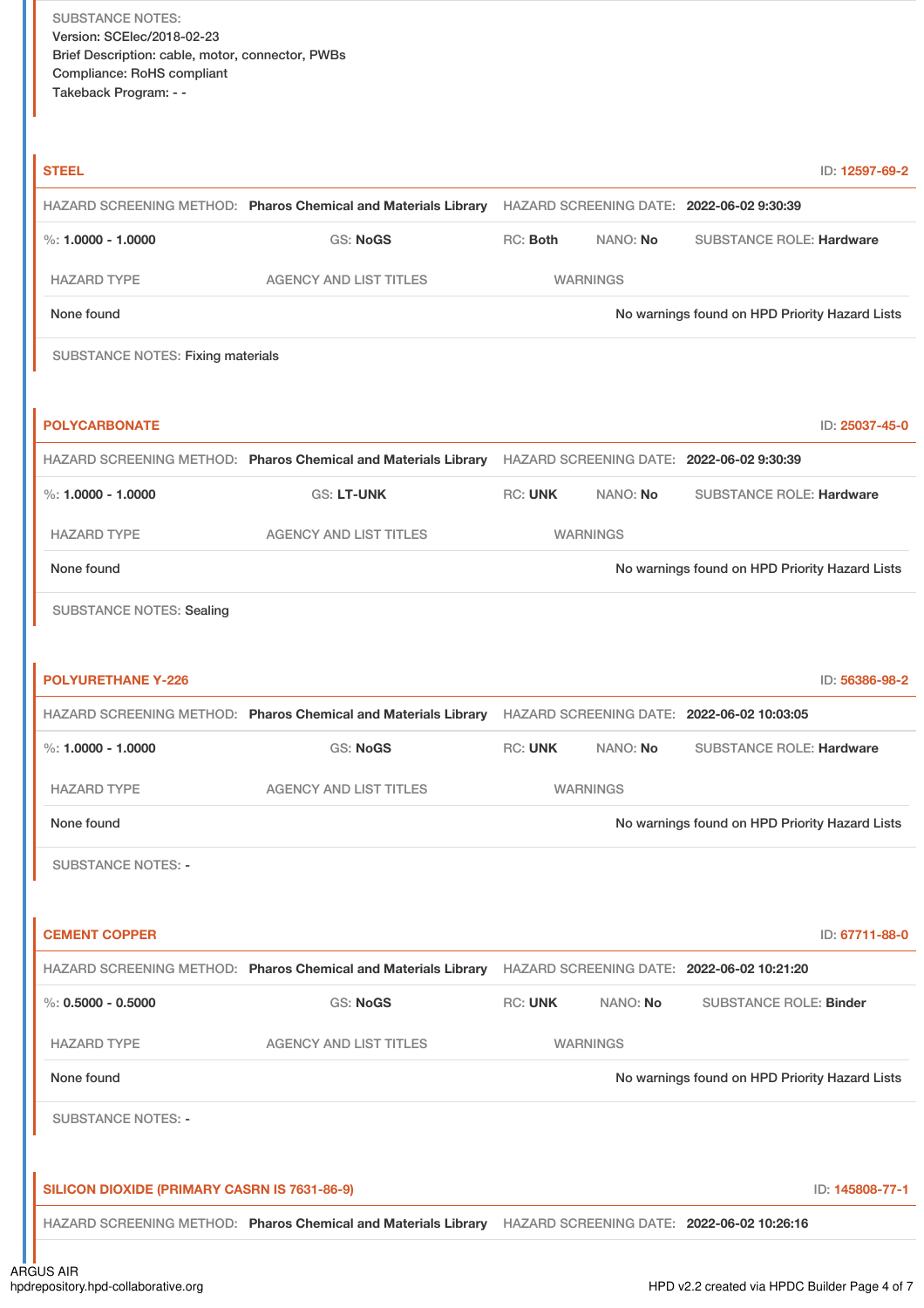| %: $0.5000 - 0.5000$      | <b>GS: BM-1</b>                                                | <b>RC: UNK</b> | NANO: No           | <b>SUBSTANCE ROLE: Adhesive</b>                           |
|---------------------------|----------------------------------------------------------------|----------------|--------------------|-----------------------------------------------------------|
| <b>HAZARD TYPE</b>        | <b>AGENCY AND LIST TITLES</b>                                  |                | <b>WARNINGS</b>    |                                                           |
| CAN                       | GHS - Japan                                                    |                |                    | H350 - May cause cancer [Carcinogenicity - Category 1A]   |
| <b>CAN</b>                | GHS - Australia                                                |                | Category 1A or 1B] | H350i - May cause cancer by inhalation [Carcinogenicity - |
| <b>SUBSTANCE NOTES: -</b> |                                                                |                |                    |                                                           |
|                           |                                                                |                |                    |                                                           |
| <b>BRASS</b>              |                                                                |                |                    | ID: 12597-71-6                                            |
|                           | HAZARD SCREENING METHOD: Pharos Chemical and Materials Library |                |                    | HAZARD SCREENING DATE: 2022-06-02 9:30:41                 |
| %: $0.2000 - 0.2000$      | <b>GS: NoGS</b>                                                | RC: Both       | NANO: No           | <b>SUBSTANCE ROLE: Hardware</b>                           |
| <b>HAZARD TYPE</b>        | <b>AGENCY AND LIST TITLES</b>                                  |                | <b>WARNINGS</b>    |                                                           |
| None found                |                                                                |                |                    | No warnings found on HPD Priority Hazard Lists            |

SUBSTANCE NOTES: Gear ring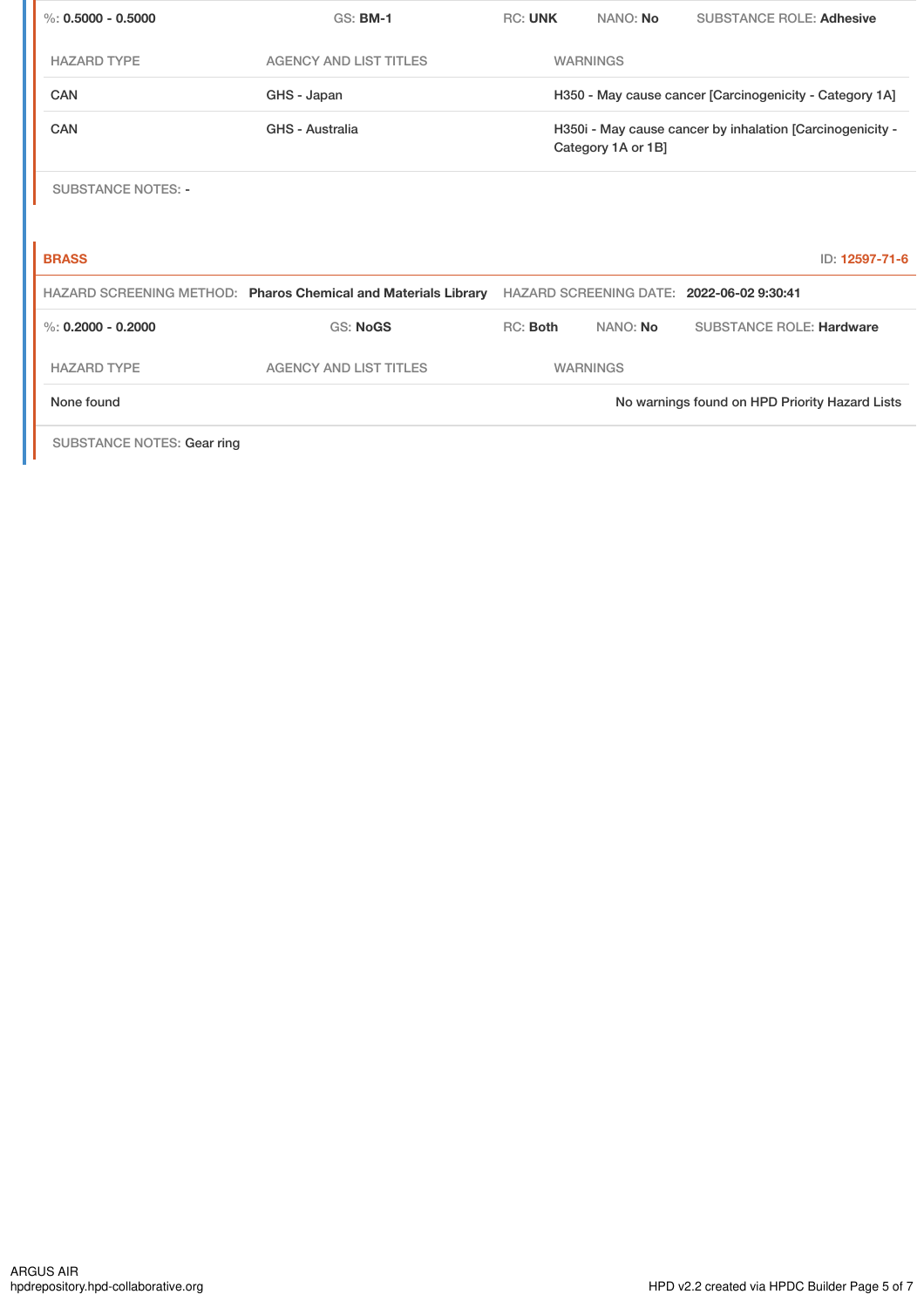This section lists applicable certification and standards compliance information for VOC emissions and VOC content. Other types of health or *environmental performance testing or certifications completed for the product may be provided.*

| <b>VOC EMISSIONS</b>                                                                                                                                                              | N/A                                            |                                        |                                                                  |
|-----------------------------------------------------------------------------------------------------------------------------------------------------------------------------------|------------------------------------------------|----------------------------------------|------------------------------------------------------------------|
| CERTIFYING PARTY: Self-declared<br>APPLICABLE FACILITIES: This HPD is for a product that is<br>NOT liquid/wet applied.<br><b>CERTIFICATE URL:</b>                                 | <b>ISSUE DATE: 2022-06-</b><br>-02             | <b>EXPIRY DATE:</b>                    | <b>CERTIFIER OR LAB: N/A</b>                                     |
| <b>CERTIFICATION AND COMPLIANCE NOTES:</b>                                                                                                                                        |                                                |                                        |                                                                  |
| <b>LCA</b>                                                                                                                                                                        | <b>Environmental Product Declaration (EPD)</b> |                                        |                                                                  |
|                                                                                                                                                                                   |                                                |                                        |                                                                  |
| <b>CERTIFYING PARTY: Third Party</b><br><b>APPLICABLE FACILITIES: Bühl</b><br><b>CERTIFICATE URL:</b><br>https://www.dormakabagroup.com/en/sustainability/focus-<br>area-products | <b>ISSUE DATE: 2022-</b><br>$02 - 25$          | <b>EXPIRY DATE: 2027-</b><br>$02 - 24$ | <b>CERTIFIER OR LAB: Institut Bauen</b><br>und Umwelt e.V. (IBU) |

# **Section 4: Accessories**

This section lists related products or materials that the manufacturer requires or recommends for installation (such as adhesives or fasteners), maintenance, cleaning, or operations. For information relating to the contents of these related products, refer to their applicable Health Product *Declarations, if available.*

No accessories are required for this product.

# **Section 5: General Notes**

dormakaba has resulted from the merger of the two well-established brands Dorma and Kaba, both known for their expertise in the area of smart and secure access solutions. Together we stand for more than 150 years of security and reliability.

Our master brand dormakaba stands for our offering of products, solutions and services for secure access to buildings and rooms from a single source. Our global brand power supports us to become the trusted industry leader.

For more information, please go to: www.dormakaba.com.

The information contained in this HPD is to be used only as a voluntary information on our products. dormakaba makes no representation or warranty as to the completeness or accuracy of the information contained herein. The products and specifications set forth in this HPD are subject to change without notice and dormakaba disclaims any and all liability for such changes. The information contained herein is provided without warranties of any kind, either express or implied, and dormakaba disclaims any and all liability for typographical, printing, or production errors or changes affecting the specifications contained herein.

dormakaba DISCLAIMS ALL WARRANTIES, EXPRESS OR IMPLIED, INCLUDING, BUT NOT LIMITED TO, THE IMPLIED WARRANTIES OF MERCHANTABILITY AND FITNESS FOR A PARTICULAR PURPOSE. IN NO EVENT WILL dormakaba BE LIABLE FOR ANY INCIDENTAL, INDIRECT OR CONSEQUENTIAL DAMAGES ARISING FROM THE SALE OR USE OF ANY PRODUCT.

All sales of products shall be subject to dormakaba's applicable General Terms and Conditions, a copy of which will be provided by your local dormakaba organisation upon request.